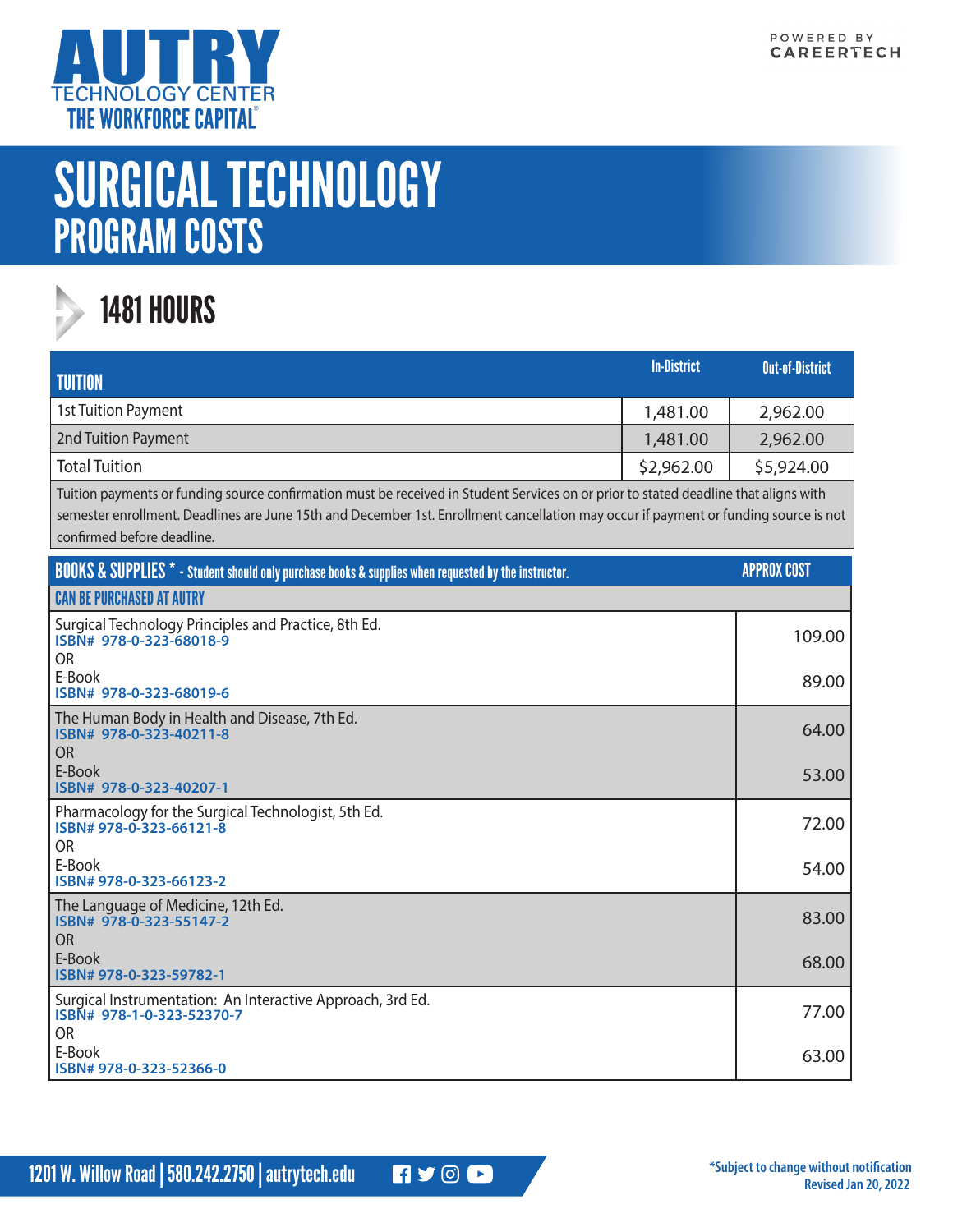

## PROGRAM COSTS

| <b>BOOKS &amp; SUPPLIES</b> * - Student should only purchase books & supplies when requested by the instructor. | <b>APPROX COST</b> |
|-----------------------------------------------------------------------------------------------------------------|--------------------|
| Alexander's Care of the Patient in Surgery, 16th Ed.<br>ISBN# 978-0-323-47914-1<br><b>OR</b>                    | 120.00             |
| E-Book<br>ISBN# 978-0-323-53301-0                                                                               | 95.00              |
| Surgical Equipment & Supplies, 2nd Ed.<br>ISBN# 978-0-8036-4571-4<br><b>OR</b>                                  | 65.00              |
| E-Book<br>ISBN# 978-0-803-65795-3                                                                               | 56.00              |
| Microbiology for Surgical Technologists, 2nd Ed.<br>ISBN# 978-1-1113-0666-3<br><b>OR</b>                        | 173.00             |
| E-Book<br>ISBN# 978-1-133-70733-2                                                                               | 61.00              |
| Goldman, Pocket Guide to the Operation Room, 4th Ed.<br>ISBN# 978-0-803-66839-3<br><b>OR</b>                    | 66.00              |
| E-Book<br>ISBN# 978-1-719-64078-7                                                                               | 66.00              |
| Berry & Kohn's Operating Room Technique 14th Ed.<br>ISBN# 978-0-323-70914-9                                     | 109.00             |
| E-Book<br>ISBN# 978-0-323-70916-3                                                                               | 89.00              |
| Job Readiness for Health Professionals 3rd Ed.<br>ISBN# 978-0-323-63599-8                                       | 59.00              |
| E-Book<br>ISBN# 978-0-323-67473-7                                                                               | 49.00              |
| <b>HealthStream Clincial Subscription</b>                                                                       | 43.00              |
| <b>Criminal Background Check</b>                                                                                | 19.00              |
| <b>CPR Mask</b>                                                                                                 | 18.00              |
| <b>CPR Card</b>                                                                                                 | 3.00               |
| Interactive Review - Tech in Surgery (NCCT)                                                                     | 50.00              |
| Tech in Surgery - Certified (NCCT)                                                                              | Paid by Autry      |
| <b>CRCST Exam (IAHCSMM) (optional)</b>                                                                          | 125.00             |